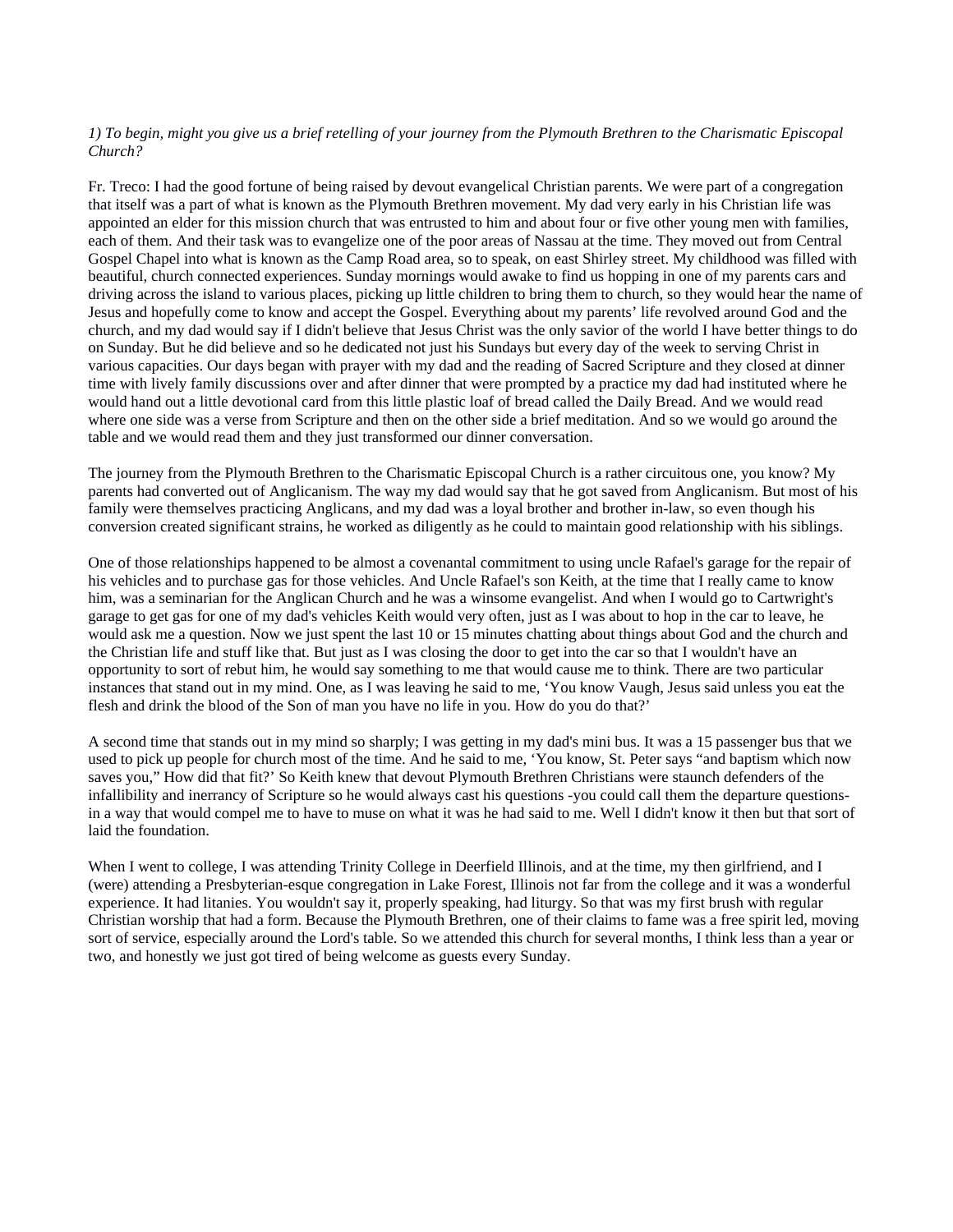While I was at Trinity, for the second time I switched my major from Psychology to a double major in Psychology and Biblical Studies, and with that switch I came into contact with, I had to study New Testament Greek, and my New Testament Greek professor was Professor William Moulder. And every week, every day of class he would come in and he give these five minute meditations and they were phenomenal. I mean every single one was just penetrating or eye opening or deeply confrontational in an interior sense in terms of the spiritual life.

And so after about six weeks of this I said to him, 'Professor Moulder, where do you find this stuff?'. And he said to me, 'Well, you know Vaughn, the church is very old and every day the church celebrates the life of a Saint. If they have written something I simply read something that the Saint has written. If they have not written, I simply read something about the life of that Saint.' And then he closed with an invitation, he said, 'And if you're really interested in this stuff why don't you come visit a visit us at St. Charles Episcopal Church?'

Well a couple weeks later Norma and I were wrestling with just being invited as guests again at our home Church. And we got up on Sunday morning I said, 'I'm just tired of this. Why don't we just go someplace else?' Now, Norman and I had never church shopped, so we didn't really know any other churches. I only knew one Plymouth Brethren Church and that was too far to go to, and the only other church we knew of was Professor Moulder's Episcopal Church, St. Giles Episcopal Church. I said, 'Well, why don't we just give it a try? You know, we'll find something else next week.'

So, we got dressed, we went to church and it was All Saints Day. And as we entered the church we were given a little bookmark and it had stick figures on it. And next to each stick figure it had a statement to describe what that person was doing at that point in the liturgy. And at the end of the bookmark the second side said 'At St. Giles we do all these things because we believe them. We welcome you to do as many or as few of them as you believe.' And that sort of freed us up immediately. We didn't have to wonder about if we didn't sit when everybody else sat would we be thought odd. But when we went and stepped out of the northex and into the church itself, I thought I had died and went to Heaven. There was a mini orchestra playing, the choir when it began to sing sounded like angels.

And then the procession, the opening procession, began and the processional cross entered with servers, the thurifer, and then eventually Fr. Risk who was the rector of the parish. The opening hymn had about eleven or thirteen versus, and they sang every one of them as they circled the church multiple times refilling the thurible. By the time they were done, you could barely see someone across the aisle. Well when mass was over and we walked out I was about to turn to my wife and I was going to say to her, 'I think I died and went to heaven.' But before I could say anything she said to me, 'Don't ever bring me back here.'

So for the next few months we went back and got welcomed as visitors at our home congregation, but it became old so badly that we we woke up another Sunday morning and we said, 'We'll just go to St. Charles, okay? And then next week we'll find another church to go to.'

So we went and as we were approaching the northex to open the door, Miss Pauley Badger came up to us and said, 'Hi there Vaughn and Norma. Where have you been the last nine months?' And Norma turned to me and said. 'If we're important enough that somebody who met us once remembered our names nine months later, I will give this a try.' That began our journey together in Anglicanism.

Eventually I would become an unofficial ordinan for the diocese, the Episcopal Diocese of Chicago. I had been confirmed earlier by Bishop Montgomery, The Anglican Bishop of the Diocese of Chicago. But because I was already in seminary at this time at Trinity Evangelical Divinity school I couldn't be an official ordinan, but as an unofficial one I had to fulfill all of the pastoral internship requirements, the ones that did not involve classes. And so I did that at St Giles under the care of the associate pastor at the time. But by the time I was done with Trinity it was evident that the Episcopal Church was just on the fast road into darkness and madness. And when I got home, the Bishop of Nassau, the Anglican Bishop of Nassau, Bishop Eldon, called me to his office and he offered to ordain me as an Anglican priest in the Bahamas.

When I came home and I told my dad this my dad said to me, 'You know Vaughn, I know you are convinced in your mind, you've been converted in your mind, that the church from its founding has had bishops, priests and deacons. I'm not asking you about that. What I'm asking you is, is your conversion complete? Because I know that if you pledge obedience to a bishop you will obey him. But what I'm asking you is can you do that now?'

And my dad had rightly perceived that there was some incompleteness in my conversion. And so I declined Bishop Eldon's invitation to be ordained as an Anglican priest until I began what was my last hurrah into evangelicalism. Not long after that a young liberal pastor and I'd launched New Providence Community Church. New Providence Community Church was specifically created to reach a segment of the population that seemed to be ignored by the churches in Nassau. These are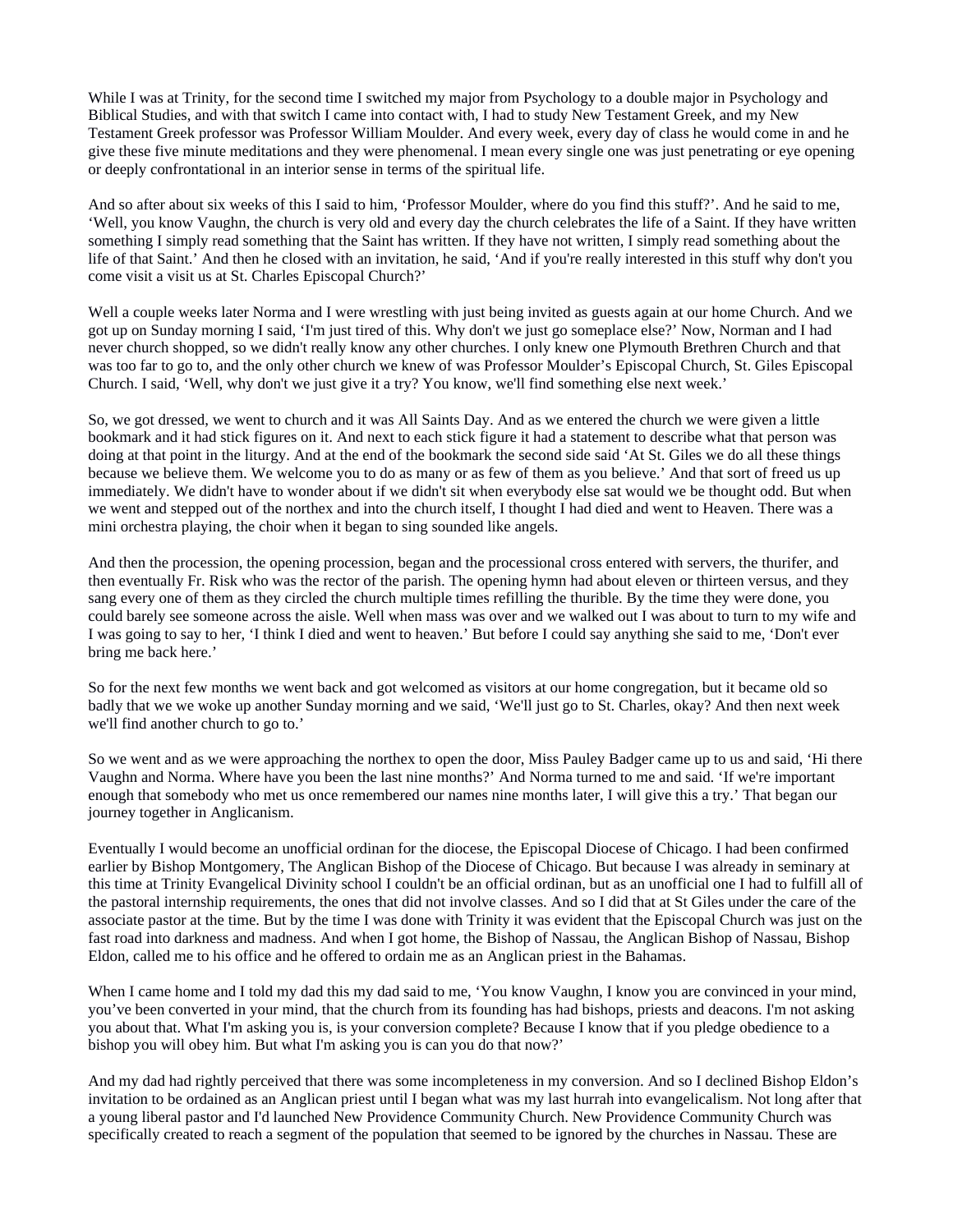young professionals who are college trained and they had returned home.

So we had a passion to reach this group that nobody seemed interested in reaching. And so we launched New Providence Community Church. But it had two dimensions to it. First, it would be creedal in its theological foundations and it would be radically contemporary in its presentation. And those two pillars, or those two engines, sort of drove what we did at New Providence Community Church. Well that was beautiful. New Providence Community Church took off.

By the time we had hit our second anniversary we were equaling the size, if not surpassing the size, of either of the two congregations that helped to give birth to us. And so it was time that we had to begin to do what any normal congregation had to do, we had to teach on the sacraments. At least that's what I called them. And so the first two since, I was a full time pastor, Clint entrusted me with the responsibility to give the instruction. Well the first week we talked about baptism and I simply taught what I understood the creed would require and that is that in the waters of baptism Original Sin is washed away. We are made children of God and enter the kingdom of heaven. Clint could barely keep himself in his seat.

Well the following Wednesday it was time to talk about the Lord's Supper and I spoke of how at the words of institution, when the minister pronounces those words, the bread and wine ceased to be bread and wine but are transformed into the Body and Blood of Our Lord Jesus Christ. Clint could not keep his seat and he walked out at that time. The following day we met and it became clear that though we agreed, and we both agreed, that we our understanding squared with what we have written on paper, what we meant by what was on paper- when I said I we were founding a creedal community, I meant the creed as understood by those who wrote them. But Clit meant the creeds as understood by the reformers. And both of those takes on our founding documents were legitimate because our documents weren't clear enough. So I said, Clint, you know, to simplify matters what I will do is I will resign, because by this point in time I have become firmly convinced of the necessity of being a part of an apostolic community.'

 So I resigned and went away for about three weeks. When I came back about five or six people showed up to my house and they wanted to form a community that was going to do what we said we were going to do. So in the coming months we began to formulate our self understanding, and then we stumbled across an article written by a gentleman named Randolph W. Sly. The article at the time of its writing I don't believe identified him as a bishop in the Charismatic Episcopal Church. I'm not even sure he was one at the time of the writing, but by the time I researched him and looked for him he had become the Archbishop of the Eastern and Central province of the Charismatic Episcopal Church of North America. And when I shared our story with him he invited me to come to Kansas and we met in Kansas and almost immediately we fit like hand in glove. We became fast friends.

It was easy to respect Archbishop Sly. He was evidently a godly and moral man, unlike the crazy Episcopal bishops I had met before or encountered in their writings. He was orthodox. He believed in the inerrancy and the infallibility of the Scriptures. He believed the ancient doctrines of the church. And so he offered to ordain me as a deacon and then as a priest for the Charismatic Episcopal Church. And so it turned out on May 3rd, 1997 about nine months after that first meeting, I was ordained a priest for the Charismatic Episcopal Church in North America by then Archbishop Randal W. Sly, who is today Father Randy Sly, a priest of the Personal Ordinariate of the Chair of St. Peter.

### *2) Can you tell us about the moment, while attending an Anglican service at 15 or 16 years old, when you heard the voice of God asking you, "Can you do better?"*

Fr. Treco: After I graduated in 1978 from the government high school, I was enrolled by my father in Queens College in Nassau. Queens College was the Methodist high school in Nassau. And at Queens College I was to complete the first year of my.. what did they call it.. A-levels or the Advance General Certificate of Education Examinations Studies program. You might consider that sort of like the rough equivalent of freshman year in college. My dad had thought I was a little too young at fifteen to go off to university so he thought it best that I take a year and study at Queens College. It was during this time that I met and started dating a young Anglican girl. And over the course of the year she invited me to come to Mass at Christchurch Cathedral in Nassau. On the particular Sunday that I was invited to go to Mass with her they were celebrating ostensibly in this liturgy, the contribution of the youth to the parish. I couldn't believe my ears. First of all it was the worst homily I'd ever heard in my whole life. Even to this day I don't think I've ever heard a poorer homily or one that was more destructive to the people to whom it was being addressed.

But anyway during the course of this twenty minute homily the priests who were supposed to be celebrating the youth went through a systematic exposition of the various ministries of the youth of the Cathedral parish and at each point he attacked the value of the contribution of the youth. I could remember the point of the homily that really stuck with me was he spoke about, they apparently had- I didn't know they had this until that day -they had a parish youth council that met to make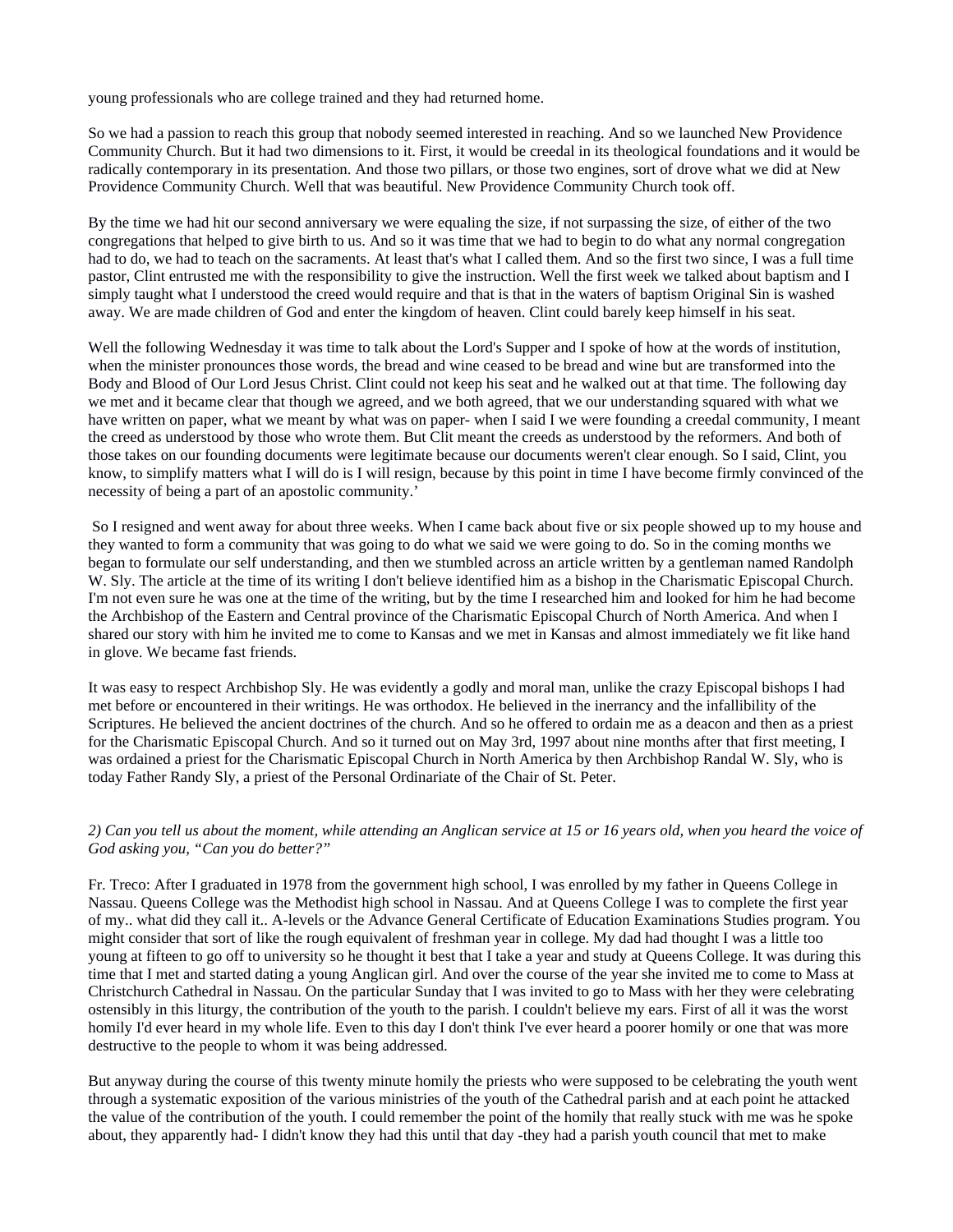various decisions about things they were going to do or ways that they could positively affect the Cathedral Parish. And this priest said, and now I'm almost quoting verbatim, 'You know you think your decisions are important but they actually don't mean anything.' It was within the context of this homily that I heard God speak to me and say, 'Can you do better? I want you to do better.'

*3) I've heard you describe your path into the Catholic Church as a 20-year long journey of Jonah. When did you first have any inkling that the Catholic Church would be your ultimate destination?*

Fr. Treco: You know there really is no better way to put it, but when I was deeply impressed by God at that Anglican mass, the last thing I wanted in the world was to be a full time worker. You see I knew what a full time worker was I had grown up in the Plymouth Brethren and full time workers- if one were to answer the call to become a full time worker what it meant was you are going to be poor or you're going to be destitute. And I wanted to be neither. Not that I had a lust for money I just had no interest in being poor. And so I took off like Jonah. I ran as far as I could run. I ignored what I had heard at mass that day and I stubbornly pursued the path that I had set for my own life. And that was, I wanted to complete a pre-med degree and then go off to medical school and become a brain surgeon.

#### And so that's what I did.

The following fall I enrolled at Trinity College as a pre-med major. I'm not sure if they actually had that particular type of major but they had designed a series of courses that would give you the rough equivalent, and so I signed up and preregistered for the necessary first semester courses.

But I didn't make my way through the first week of those course introductions before I realized this is not what I want to do. I need to do something else. But because I did not want to become a full time worker I just switched majors and I became a psychology major. Again, I was not interested in 'doing better' than that Anglican priest had done at that mass, during that homily. All I wanted to do was have a normal life. You know one where I could make more than enough to [never] be poor.

But God was unrelenting, that's the only way I could put it. After a year and a half at Trinity I withdrew from my studies and returned home in the middle of a semester. It was a terrible mistake to make. But because of the wise counsel and commanding voice of a friend of my oldest brother Greg, I returned to school the following fall. He said, 'It's a terrible thing to quit in the middle of doing something. So you are going to complete this application for the University of Minnesota. You are going to be accepted into the University of Minnesota and you are going to study this fall.' And he hung up the phone. And so that's what happened. I went to the University of Minnesota. A year later my brother Timothy and cousin Timothy joined me there. And I was on this.. in addition to all of my studies which were going fairly well, I was exhausting myself in Biblical studies and Theological Studies reading just about everything I could get my hands on and even things I couldn't get my hands on I would I would read, so to speak.

And one day my brother Timothy came to me and said, 'You know what, this doesn't make a whole lot of sense. You're spending so much of your time studying the Scriptures and studying theology, why don't you just go back to Trinity, Where you could do this and get a degree in it?' And his wisdom confounded me and so I applied to Trinity and I returned there in the fall. Coincidentally, during that same period of time I had met and fallen in love with a young woman who was later to become my wife, and she was attending Trinity, so you might say that was a major attracting point, although I'd never considered the possibility until my brother Timothy had said it to me.

I returned to Trinity and got my degree. Double major. I had finished so much of my coursework in psychology that it was easy enough to just add Biblical Studies as a second major. But again, I didn't want to become a full time worker but I was settling, the idea that that is where God was taking me was beginning to settle and there was not a whole lot I could do to resist it too much without becoming interiorly disordered, which was not interesting to me in the least.

You asked, When did I have any first inkling that the Catholic Church would be my ultimate destination? You know it's a funny thing. At times I describe it that I received two things from my mother's breast; The first is this deep and passionate love for our Lord Jesus Christ and second the certitude that the Catholic Church was *wrong*. Now, I don't ever recall my mother saying anything against the Catholic Church but we were so theologically opposed to it that everything about our formation just stood against it. But when did I have my first inkling? That's a hard, hard question to get at because.. I didn't.. By the time I had my first inkling my formation in the Catholic faith was near complete in the sense that one can be complete in a pre-conversion state. One is never complete in one's formation in the Catholic faith. One will spend one's whole life ever more deeply becoming converted to Christ and conformed to the teaching of the faith of the Church that He founded.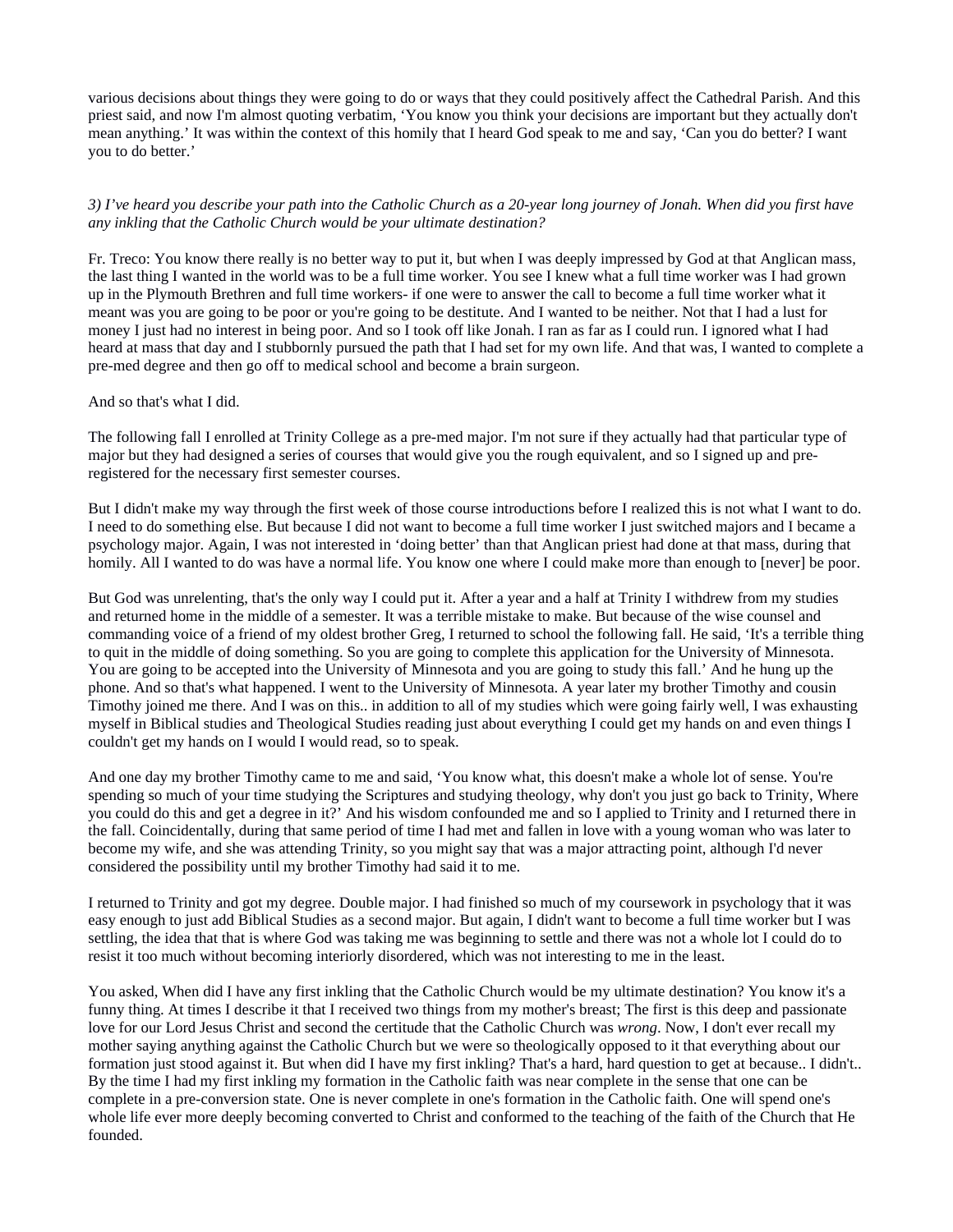But the first inkling I really had of it was when New Providence Community Church, which was a very creative evangelical congregation that I had helped to found, near the end of my tenure there I was in a conversation with a friend and I said to him, 'You know, I'm becoming convinced that the single most important question that a Christian needs to ask is; did Jesus Christ found a church?' And to my surprise this friend turned around with a very quick answer and he said to me, 'I will never ask that question.' And I said to him, 'Why would you not ask that question?' He said, 'Because I know where that question will lead.' Even then I did not think that it would lead to the Catholic Church, I thought it may lead you to Orthodoxy but certainly not the Catholic Church. That was in the year 1995 I believe.

#### *4) When did you first become cogently aware of the state of the crisis in the Church?*

Fr. Treco: In 1999, or rather 1998, during a class for the seminary campus for the Eastern and Central Province of the Charismatic Episcopal Church, one evening after class, or near the end of class, one of my students said to me, 'You know Father Treco, your answers sound awfully Catholic.' This took me aback. Honestly it sort of shocked me. For several reasons I think I was thrown, one- it just wasn't occurring to me that that is what was happening. Most of my reading was from Eastern Orthodox writers, various Eastern Orthodox writers. And so the thought of becoming Catholic just wasn't in my purview. But when he made that statement to me he came up to me after class and he gave me a set of tapes called 'Answers to Common Objections', and he asked me if I would like to listen to them.

So I took them and because my time was so constrained I spoke with my bishop, archbishop Randolph W. Sly who is now himself Father Randy Sly of the Ordinariate, and I asked him if he thought this was valuable enough for me to utilize my time listening to them. And he said yes. He said, 'You know I think it would be good for you. I think would be helpful to you to give these tapes a listen.' I think there were six tapes in the set. Right now I don't recall each of the objections that Scott Hahn was responding to at the time, but I do recall that after listening to all six tapes I was struck because I believed all of the things he said were the things that Protestants put up as objections for becoming Catholic, even though I had read Orthodox writers and had, I thought, ostensibly embraced their doctrine of the Petrine primacy- first among equals -I guess in some deeper sense I understood that that meant more than what the Orthodox let on about it.

That for Peter to be first among equals, the most important word in that is *first*. And so Jesus statement, 'Thou art Peter, and upon this rock I will build My Church,' is a statement he had not made to any of the other apostles. However the Eastern Orthodox would seek to diminish the Petrine supremacy. It just didn't seem to hold, I guess, or it hadn't taken hold in me. And I found that out listening to those tapes.

So after that weekend I went to my bishop and I told him that I have a problem. I believe all of the things that the Catholic Church teaches. So why am I not Catholic? He told me he thought it would be best if I resigned and became a Catholic. Very wisely he advised caution. He said, 'You know, you are in an important position in the Charismatic Episcopal Church. You're my canon theologian. That is my theological adviser. And if you were to make any sudden moves it could be harmful to the faith of the people of the cathedral and even the broader Charismatic Episcopal Church.' And so he asked me to give it a year. And I was happy to give it a year. I wasn't chafing at the bit to leave. I just thought it was wise that I do as he asked me to do.

By the end of that year Norma and I had moved with Bishop Sly and his wife Sandy to Virginia to establish a new cathedral parish. The Charismatic Episcopal Church had decided to split the Eastern and Central province into two provinces; the Central province, which was then given to the governance of another bishop, and Archbishop Sly was commissioned to establish a new cathedral parish in Virginia.

And so we moved with him in the summer of 1999 and it was during that summer that the year came to an end and I went up to him and I said to him, 'I am more firmly convinced that it's time for me to resign.' He was not happy. But, so be it, you know?

But even though at the time I was not aware that I was on a trajectory to the Catholic Church, the fact of the matter was you can't read the Eastern Fathers or you can't read Eastern Orthodox theologians without becoming profoundly aware of crises that were confronting the Catholic Church. There were news articles coming out from various sources and when I resigned in 1999 from the charismatic Episcopal Church I was quite aware of the ugliness that was present in the Catholic Church at the time. It would have been virtually impossible to enter the Catholic Church at that time and not be aware that something deeply problematic was occurring within the Catholic Church. But there are two events that were iconic for me after entering the Catholic Church. That drove home to me just how deeply the problem or the crisis in the Catholic Church was.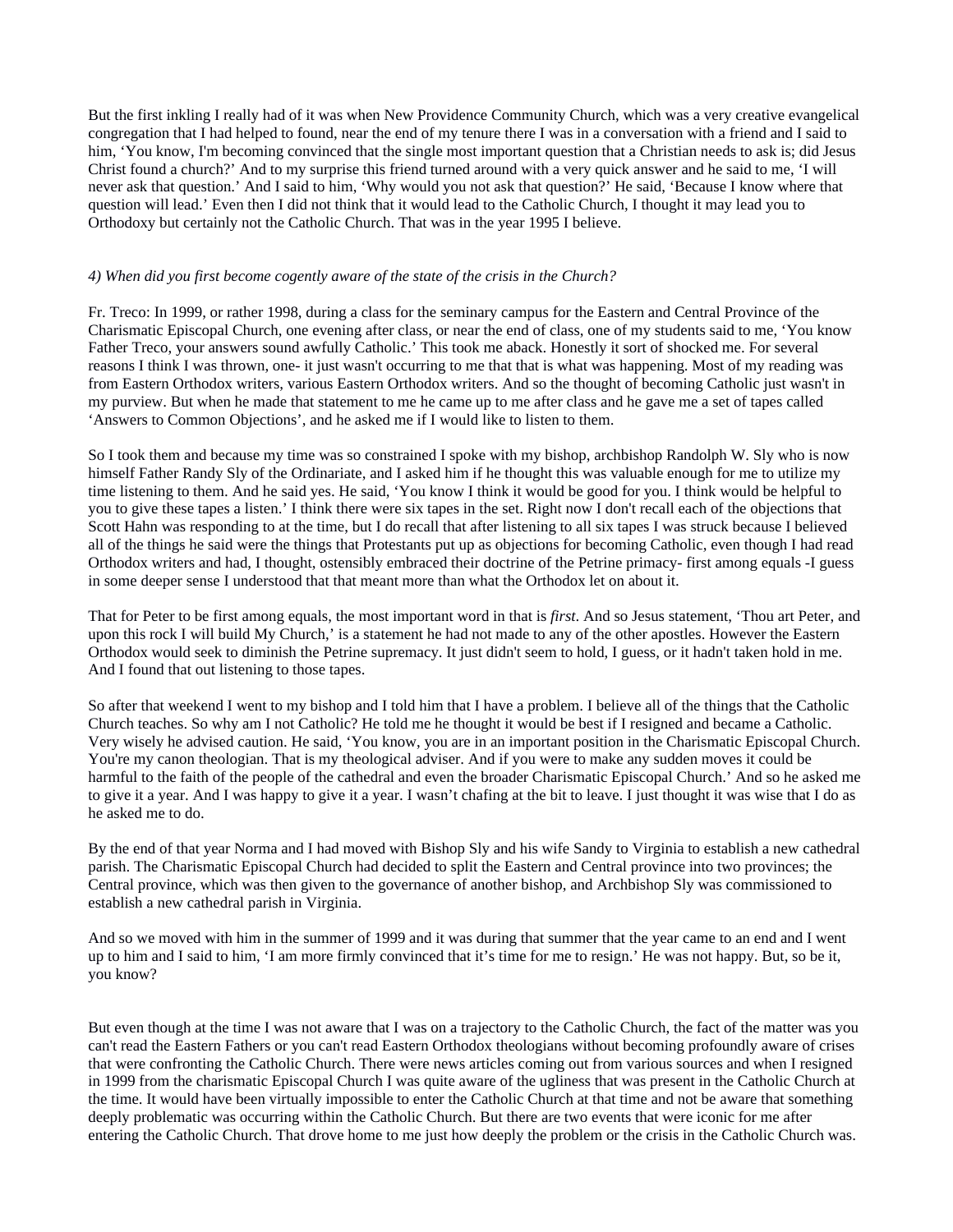In December 2002 I was hired as the program director for Marriage Preparation and Enrichment in the Office of Family Life for the dioceses of Arlington in Virginia, and two events occurred over the course of my two or three years in that office that stand out in my mind. That stood out then and still stand out in my mind.

One of the ministries that the Office for Family Life had was that each year we would bring in a class of deacons who were to be ordained the following summer as priests. And I could remember one time Father \_\_\_\_, a young, energetic and very uber organized pastor of one of the local parishes was commissioned to come and give a day of reflection and study and practical guidance to the deacons who were going to be ordained the following year. And during this particular meeting, one of these meetings, I noticed that around the table while Father was talking about the need to develop strong relationships and to form the people of God well so that they would be equipped to live faithfully as Catholics, and it seemed to me when I looked across the room that the eyes of most of the deacons were sort of like glossing over as if this practical stuff was not really important. As the meeting continued to go on I began to become more unsettled by their apparent lack of interest and sometime later in the meeting I stood up and said, 'You know, I've been watching you for the last hour or so and you seem remarkably disinterested in what Father \_\_\_\_\_ is saying. But you have one of two choices; you will either prepare young couples well for marriage- you'll do the hard work investing time with them, help them build strong families -or you will spend your life picking up the pieces of the broken marriages that are the fruit of your prior failed efforts.' And then I sat down.

Right around the time that I had been hired as the program director for Marriage Preparation Enrichment the news from Boston broke. And it was terrible news. Oh it was awful. But from time to time clerics would pass through the hallway at the Office of Family Life and go into the tribunal office which is pretty much next door to us. And one particular morning as a few clerics were walking through I heard them chitchatting about the statistics with regards to the clerical sexual abuse and they spoke of it in a kind of clinical impersonal way. And it.. it really got to me. And I got up from my desk and I walked into the hallway and I said to them, 'These are not just numbers! These are not just numbers. These are children. They have names like Michael and Joe and Susan and Cindy and.. These are people's children. It's important that we stop referring to them as numbers. And remember. And call them by name.' Those two instances caused me to to understand at a deeper level just how systemic the problem was.

I could remember a third incident and this is where I was overhearing a conversation. Again I believe it was in one of Father \_\_\_ presentations, and one of the deacons had [been], you know, commenting about the fact that after confirmation seventy five percent of Catholics stopped practicing and the deacon responded by saying, 'They leave at confirmation but we'll get them back at marriage,' and he said in a way that suggested, not just suggested, but that affirmed that attitude was OK.

And I looked at the Deacon and I said, 'If any of the Protestant pastors I had ever worked for thought that I *thought* what you just *said* I would be fired on the spot.'

So what seemed to be present was a kind of indifference to the real need to call the people of God to live devout and holy lives before God and to help to form them in the practical demands of living out the Catholic Faith in all of its dimensions in their life. Those three events, those three conversations if you would, gave me a sense that things were really, really bad.

*5) You may very well have gone about your work every day, functionally ignoring the deterioration of the broader Church, and continuing to minister to your congregation. Was this idea ever tempting to you? Or did you feel a persistent and immediate call to speak out?*

Fr. Treco: Actually it never really occurred to me. Catholics are called to live holy lives in their current situation. Catholic priests, therefore, of necessity have to equip and ready the souls entrusted to their charge to live the life of holiness in the time that they exist.

So the idea that a parish could be operated in such a way or that a priest could function in relation to his parishioners in such a way that ignored the deterioration in the broader church never occurred to me because that is the situation in which we live. We are living in a time that's truly dark. It's replete with hundreds if not thousands of examples of of priests who have behaved destructively towards the people of God. How can a priest, any priest, hope to form, to go about his business in his parish life in isolation from the broader deterioration in the Catholic Church. That seems a practical impossibility.

If it were possible in ages past, if you lived so far away from the decadence that may have dominated one particular locale of the church that was one thing, but we're in the age of the Internet. We're in the age of television and before it was the age of radio and the fact of the matter is our neighbor in Rome's misdeeds are known to us. Before that neighbor falls asleep at night and we're just getting up for the day. So I was never really tempted to just go about the business of forming the people of God without any awareness of the darkness of the day in which we lived.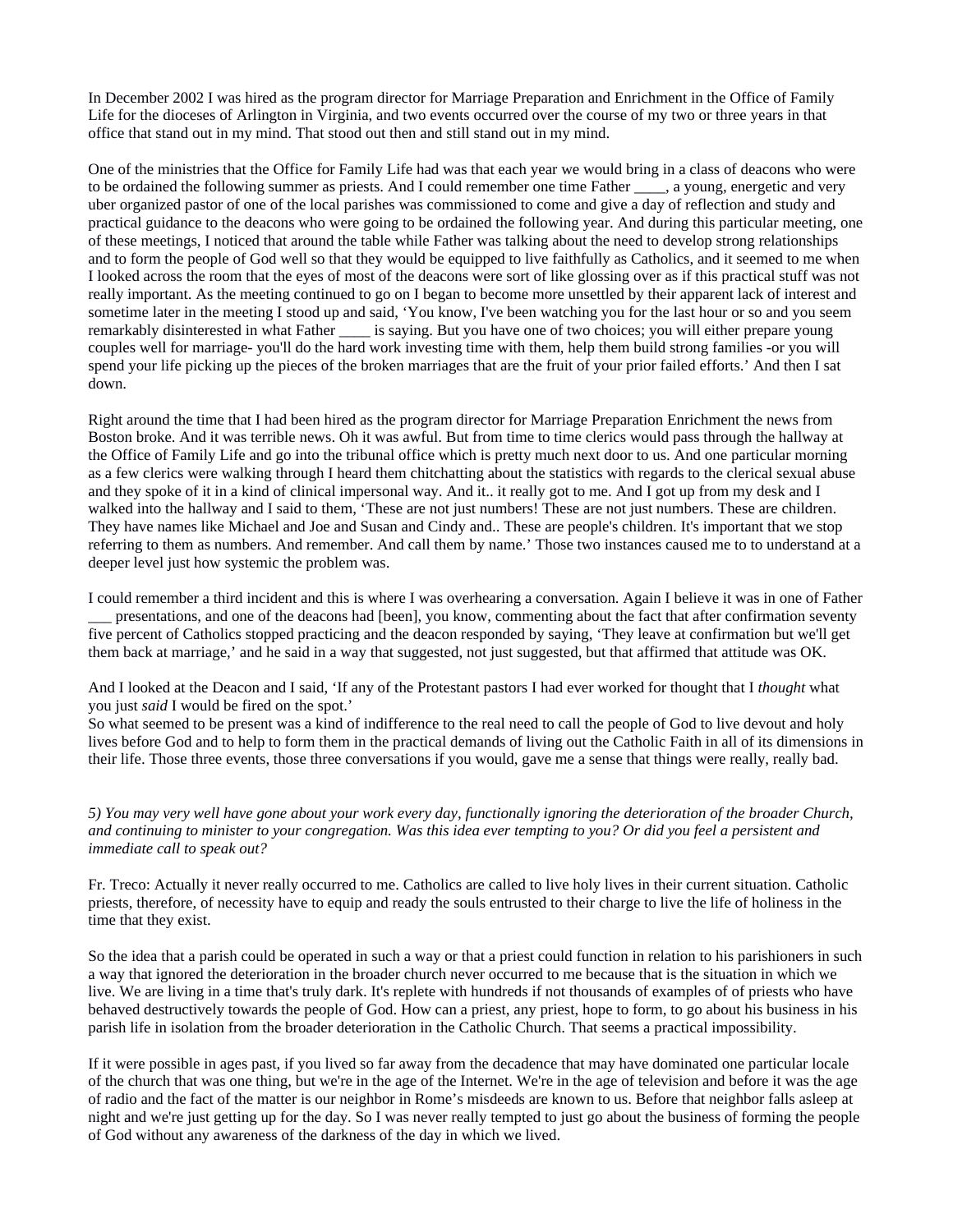On the other hand, you asked did I feel a persistent and immediate call to speak out? If by that you mean to speak out publicly, to make some public declaration, that was never on my radar. My desire was to give the best possible formation I could give to the little Mission parish that was entrusted to me. And then as I was able to, whenever I was offering the Holy Sacrifice of the Mass at other parishes which I did often, to proclaim the truth of the Gospel and call the people of God to live holy and valiantly holy lives in the day that we live in. What I found most liberating as a Catholic priest and have found and continue to find liberating as a Catholic priest is the fact that the readings are given to us. We don't have to make up a schedule. If we simply preach the Catholic faith as it comes to us, as it is relevant to the particular readings of the day that provides virtually unlimited opportunities to form the people of God in a way that readied them and prepared them and equipped them to live authentic, faithful, devout and holy lives before Christ in the Church. No I really wasn't tempted by either of those things to create a sort of insular parochial experience or the other option to speak out in so public a manner.

In a sense you could say that my approach to pastoral ministry was deeply impacted by instruction I received from my mother. It was very clear to anyone who knew my mother or knows my mother or sat under her instruction that it.. was the vital energy of every Christian had to be spent or had to be exhausted on conforming themselves to Christ. My mother read the Scriptures constantly and she was so familiar with them that when she would tell us Bible stories she could recite them. She could recast them in her own words because she was so familiar with the biblical material. I remember when I was a young boy my mother would gather the four younger children together Melody, Timothy, myself and my sister Deneen around a little cushioned red chair in her bedroom and she would tell us biblical stories. And on one occasion she was telling us the story of Shadrach, Meshach and Abednego and King Nebuchadnezzar and how he had erected this 90 foot gold image and how he had proclaimed an edict in the land that at a certain time when the trumpets would sound all the people of the land were to bow down and worship it. As she told the story of how when the idol was complete the image of Nebuchadnezzar was completed and the trumpets sounded, everybody else in the land bowed except Shadrach, Meshach and Abednego.

I don't recall if she turned to each of my siblings and looked them eye to eye and said the same thing that she said to me. But she looked at me eye to eye and she said, 'If the day ever comes that you are called to worship a false god I want you to stand. Stand like Shadrach, Meshach and Abednego. My mother also spoke of a characteristic that the Christian, because we were citizens of another country, we had a kind of dual citizenship, that we were to live as a peculiar people and so she would encourage us to be comfortable with the idea that we wouldn't fit in quite. That fitting in with the culture that was dark was not something to be praised. So deeply embedded in my own soul from my mother's voice was the notion that fundamental to being a faithful Christian, a follower of Jesus Christ, was to seek to live out in all the practical realities of life that Holiness which He embodied and which He is.

So, the pastoral task as I've always understood it was to help to form in each of my parishioners first to provoke in them a desire to be holy and then to assist them in the formation of holiness, which itself creates obligation for the priest. How does one call one's parishioners to be holy if one is not aspiring to be holy oneself? How does one seek to root people in Christ if one is not seeking to be rooted in Christ himself? And I don't mean this in some vague general way but specifically, because the priesthood calls us to holiness. So does being an ordinary Catholic man or woman. And this rootedness is of such vital importance. This rootedness in Christ and this holiness of life that reflects the holiness of Christ is so important that it of necessity requires that the chief pastoral obligation or focus of a priest is such formation.

And this is not just in the moral life, this is also intellectual life. Like the apostle Paul would say, 'Making every thought captive unto Christ'[2 Corinthians 10:5], and in another place he would say, 'To be transformed in the renewal of our minds,'[Romans 12:2]. So it was not just correct behavior that was sought after, what ought to be sought after by a pastor, but the correct formation of the mind, so that the truths of God would take root in our minds and from sound convictions about what the truth is would flow lives that are pleasing and holy before God. With that type of pastoral focus you could see where the temptation or the persistent or immediate call to speak out just wouldn't arise. If by which you mean public, like trans parochial or extra parochial context.

But even so even so. A priest cannot properly form his parishioners if he does not address the specific aspects of the call to the transformation of his parishioners' minds and their moral lives that are threatened by the current time in which they live. Holiness and transformation of mind for the human person are always local.

*6) What was the genesis behind composing this homily? Was the topic something you had reflected on for a long time?*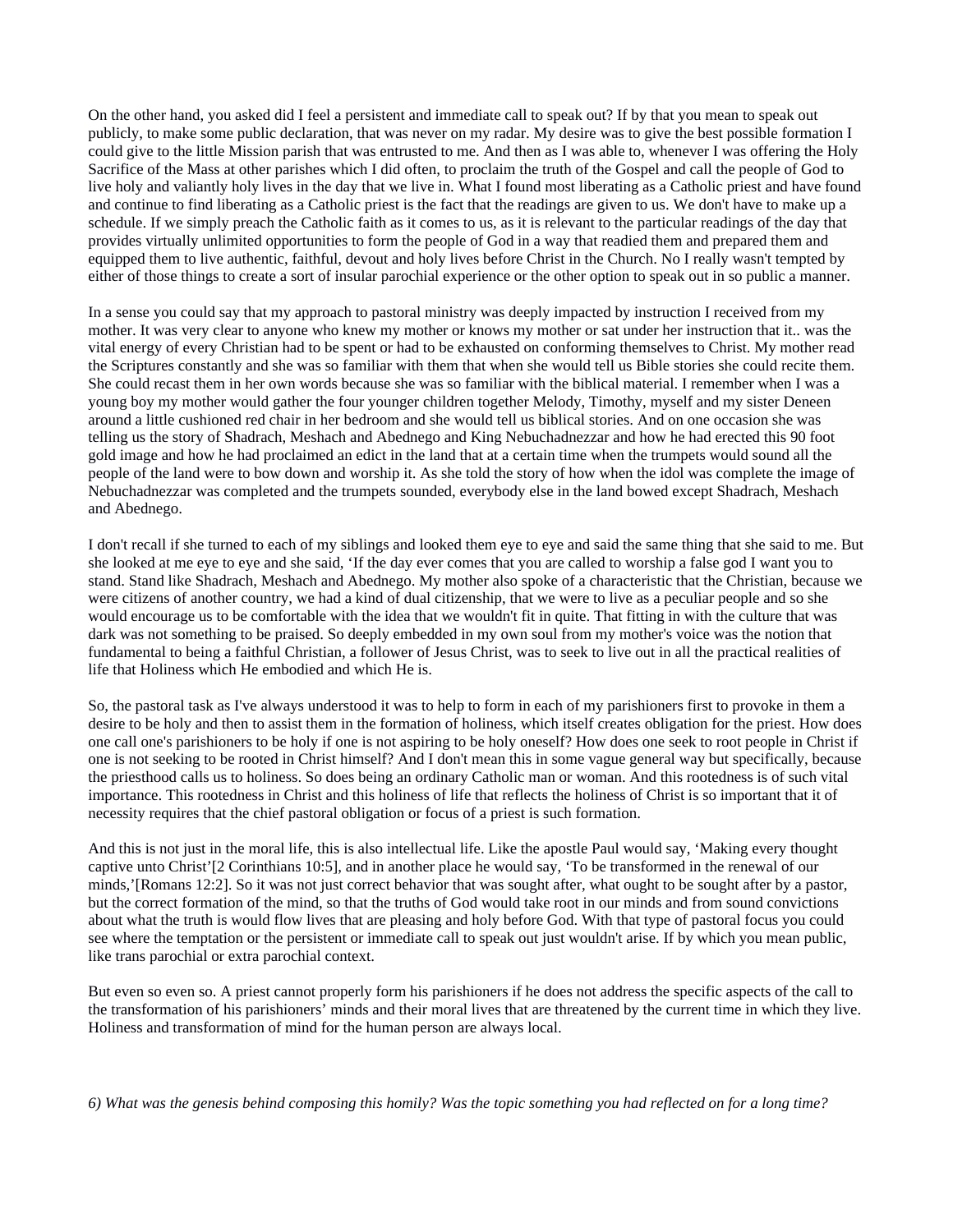Fr. Treco: It's probably outlandish to say but at some profound level it's true. The genesis of my homily is really my whole life. But that may be too lofty to claim. Or too lofty a claim to make. If you were to ask me what were the immediate historical circumstances that gave rise to my homily I would say when the McCarrick affair broke and I saw my parishioners beginning to wonder about whether or not this crisis that the church was in was ever going to end and I saw their sense of spiritual being fading that caused a great concern to me as a pastor. And so I began to.. I was confronted with the reality that I would have to address this. When I listened to the reports about the fall of the once great Cardinal Archbishop of Washington D.C. what amazed me was how the narrative, at least in the public media, seemed to presuppose more or less sociological reasons for this crisis. Or if they didn't take a sociological approach if they had a properly spiritual approach or moral approach they located the approach within very narrow constraints historically.

None of these answers seemed satisfactory to me because the crisis- although it was weighing heavily upon everyone, the McCarrick crisis that is -it seemed that few people wanted to ask the deeper questions or questions about the deeper sources of the crisis. So my parishioners and the lay faithful across the Archdiocese of St. Paul and Minneapolis, watching them wander about for a way of wrapping their minds around the tremendous evil that McCarrick fall portended and the frequency with which bishops seemed to be able to say that they knew it all for many many years was shocking. So I knew I would have to take up the question of the reason for the crisis that was confronting or had engulfed the church. So I guess more than anything else in any immediate sense it was a concern for the spiritual well-being of my parishioners in the midst of this crisis. That's the genesis of my homily.

I spent a lot of time on this homily. Most priests, as you're aware, spend a few hours if that many preparing their homilies. And I didn't stop my practice of preaching at every daily mass that I celebrated during this time, but I began working on my homily probably ten to twelve weeks in advance of the day that I anticipated giving the homily. The Kingship of Jesus Christ, the Social Kingship of Jesus Christ, that is the Kingship of Jesus Christ not only over individuals but over nations that is celebrated on Christ the King Sunday seemed an opportune time to address the source of the crisis.

So I started working on my homily in midsummer. And I spent many, many weeks reading, praying, reflecting upon this homily. The way I draft a homily is that I, typically before I put pen to paper or finger to typewriter or iPhone electronic keyboard, I try to think it through so that my first draft, written draft that is, captures at least the shape of the homily. Typically a Sunday homily would go through about five or six iterations.

But before I started counting the iterations, because I would call them revisions, I had already gone through about six or seven and I realized what I needed to do, because so much material had to be processed and brought together to provide a coherent answer to the crisis or to provide a coherent rationale for the crisis that the Church is facing. I realized that I had to preserve each of the revisions so the revisions that I preserved were I think twenty five in number. Many things that were in that original draft never made it into the homily because they were either extraneous or overwrought or overstatements.

I knew the homily was going to be long. I had no idea how long it was going to be. And that's really not a consideration of mine first. when I conceive a homily the thing that matters most to me is that I have given sufficient time to effectively communicate what needed to be said. So I reflected on this homily over several months and as the homily matured I sort of field tested it in conversations with lay Catholics, some clergy.

In a sense I never.. I didn't really say that that is what I was doing but I would have conversations about different aspects of the homily. I had a particularly enlightening conversation in the Netherlands when I was visiting my daughter in October. It was a potential fiance inspection trip, you might call it. And I was hosted by the family that my daughter was serving as an au pair with, and they're a devout Catholic family and we had some pretty intense conversation one night about the role of the Second Vatican Council in the current crisis. And so, there you have it. That's how.. that's what gave birth to my homily.

Up until the day on which I gave the homily I probably listened to my homily in excess of five hundred times. And that's not an exaggeration. I used my time that I was in the car driving from parish to parish or from different assignments in this way, so I had many opportunities to think and reflect on and reconsider language, specific words. By the time the homily was done there was no word that I had not carefully thought about. And the choice of words are critical in the delivery of a homily because you can overstate something or understate something. And those are two pitfalls I was particularly alert to in this homily.

*7) Father, was there any hesitation on your part in either initially delivering this homily, or subsequently allowing it to be published online by 'The Remnant'?*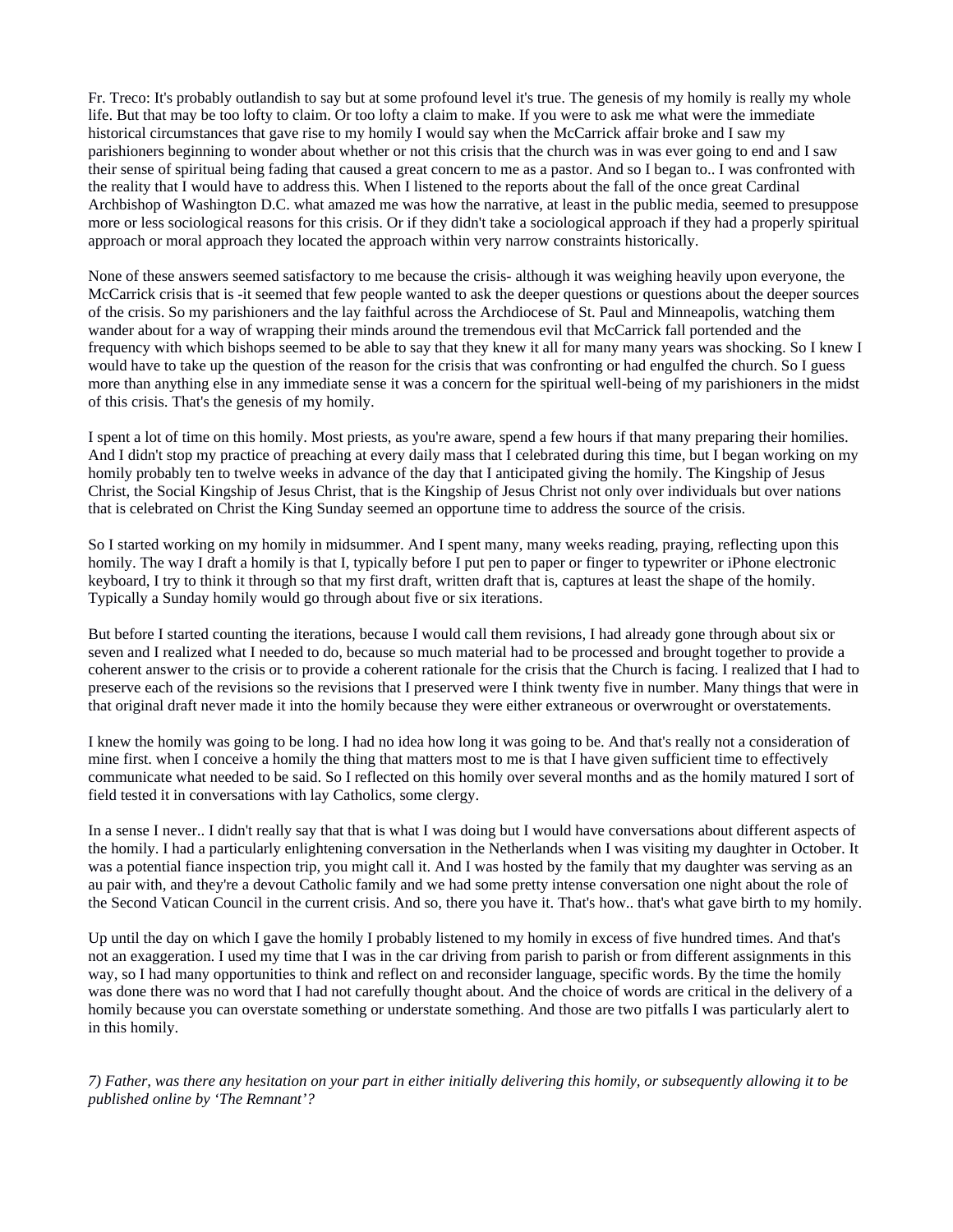Fr. Treco: In the most profound sense I would say no, not really. When I was a little boy my dad was careful to encourage me to be honest in how I saw things. One way he did this he would say, 'You know, the only gift that you have for a friend is the way you see a thing. And so it's important if you love people that you will tell them the way you see it.' He said, 'You're not omniscient. And so you may not see it exactly right. But it's all you have. So it's important that you provide to your friends as clear an understanding of the way you see a particular thing.' This is profoundly my dad's statement to me when I was a boy. That particular one profoundly has shaped or has shaped my approach to homiletics. It governs and has governed every homily I've ever given since I was in full time Christian ministry. And every talk. What is central is to make sure that what you're saying is true. That you don't overstate it or that you don't understate it.

Both are temptations that priests have. They they may understate something or be tempted to understate something because of some pushback they would get or they would overstate something because of some personal anxiety or angst or something that is peculiarly personal to the preacher. These are two temptations that any person who wishes to be faithful in the proclamation of the gospel has to resist and resist them with all their might. And to call on the Holy Spirit, the Holy Ghost to assist them, because it is a near impossible task and it's certainly an impossible task apart from the actual graces that God provides to those who ask for them.

Because this particular homily was going to touch something so central to the lives of the faithful under my charge, my dad's exhortation occupied my mind a lot over the months that I was reflecting on this particular homily. When 'The Remnant' asked for permission to publish my homily, again there was no real hesitation. I guess my initial response to them was, 'A homily is a public act, a proclamation. And so if I were going to give it to my parishioners. I would certainly.. if I felt comfortable giving it to them, why would I hesitate to give it to others?' So Michael Matt at The Remnant said you know if I wanted to they could publish the homily anonymously and in that way protect me from any fallout that would come because he suspected fallout might come. And I said, 'You know, while that might be the safe road that would also be the coward's road because then.. Let me put it differently. I said that would be the coward's route. And what was in my mind, I'm not so sure I said it to him, but what was in my mind [was] if I could not say it to the world, so to speak, why would I say it to my parishioners? And since I would never dream of saying something to my parishioners that was untrue or that I understood to be untrue, it would be suitable and only fitting that I would own what I said to whatever audience that would hear my homily.

However, I spoke about how I personally went over this particular homily with a fine tooth comb because I knew it was touching something that was felt very deeply by so many and would impact my parishioners in a significant way. And it was fraught with many dangers. And by dangers I just mean the possibility of theological error not dangers like pushback that I would get or might get. When I was at I think the twenty-fourth revision, I sent this particular homily to five people and, in like I said, in revision twenty-four I just asked for the purpose of having them review it theologically. Sadly I didn't get five responses back even though I think I sent the homily out maybe three weeks before I was to give it. I only got two or three responses back, but they were helpful. And I think the input I received kept me from at least one or two pitfalls.

#### *8) Were you contacted at all by His Excellency Bishop Steven Lopes about the homily prior to the removal of your faculties?*

Fr. Treco: I was contacted by the vicar general not Bishop Lopes, initially. There was a simple email. 'Come to Houston' was the subject line and the content of the email was brief enough. It referred to my homily published in The Remnant in which I espouse what amounts to heresy. And I was exhorted, yea, I would say commanded, appropriately- my bishop has that right -to come to Houston for a discussion concerning the homily. But I was not contacted [by] him prior to that. And that was December 11th that I received that word from the Vicar General. In that initial email no specific comment was made about allowing The Remnant to do it [publish the homily] it was just stated as a fact. But in my first conversation with Bishop Lopes and Father Timothy Perkins the Vicar General and Father Richard Kramer the Director of Vocations the question of how we came to be that The Remnant published my homily, I informed them that after having seen the homily they [The Remnant] asked permission to publish it and I granted permission.

I think I missed an important factor in this. You asked, 'Were you contacted at all by his Excellency Bishop Stephen Lopes about the homily prior to the removal of your faculties?', so yes I was. I was contacted [by] him prior to the removal of my faculties because the initial contact took place on December 11th through the email and then two more or less short conversations at the Chancery in Houston on the 12th and the 13th of December. My faculties to preach and to hear confessions were withdrawn on January 15th.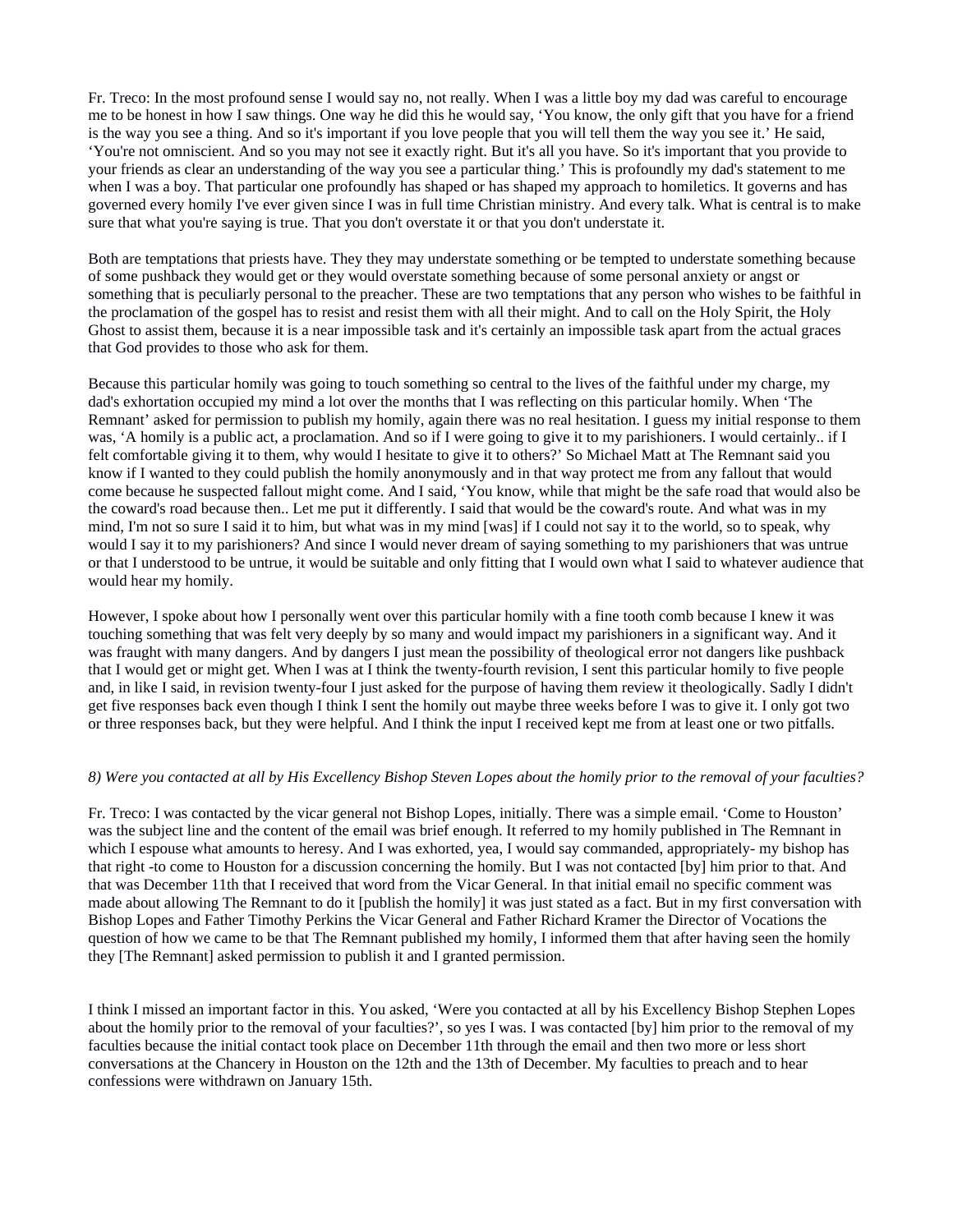*9) What were the circumstances under which you were notified that you were no longer to function as administrator for the church of St. Bede?*

Fr. Treco: By way of the email in which Bishop Lopes notified me of the change in my faculties, that is the revocation or the withdrawal of my faculties to preach and to hear confessions, it was at that very same time that I was informed that I will no longer be functioning as the administrator for the Mission Church of St. Bede's and that Monsignor Jeffrey Stephenson had been appointed as administrator pro temp for St. Bede's. Those two acts were simultaneous in the same correspondence.

As to the specifics, I think it was 3:30 in the afternoon on January the 15h, earlier this year 2019, I received an email from Bishop Lopes to which was attached the letter in which he informed me that he had withdrawn my faculties to preach and to hear confessions and concerning the change in the administration of the Mission parish of St. Bede's the Venerable.

I'd like to make one more comment about the matter of my notification. I celebrated Mass at St. Bede's in the afternoon, 5:00 p.m. Monday through Thursday and we were very graciously given many opportunities by Holy Family our host parish in the Archdiocese and so at the time that I received this letter I was on my way to celebrate the 5:00 p.m. Mass that day. And typically one or two parishioners will often enough, one or two parishioners or visitors would knock on the sacristy door to ask if I would hear their confession.

And having received the letter prior to arriving at Holy Family I was filled with a kind of trepidation because I knew that having received this instruction I could no longer hear confession and wouldn't you know it, lo and behold the gentleman who was my altar server at many daily masses, on that particular occasion asked me if I could hear his confession and I had to inform him that I was unable to do so, and he pressed me a little, because it was awkward because I had never ever, prior to this day, ever delayed or hesitated to hear someone's confession, so it seemed odd to him and so he pressed me, and after I gave him what amounted to be firm but unclear.. a firm 'No I could not,' but unclear as to why, he figured out that I wasn't free to explain and very graciously sort of backed off the question.

## *10) Did the suspension of your priestly faculties follow immediately, or were there interstitial events which took place?*

Fr. Treco: I received the letter withdrawing my faculties to preach and to hear confessions. On the 15th and on the 29th of January, just two weeks later I was suspended. In-between that time there was correspondence between my Canon lawyer and Bishop Lopes. When I received the letter of January 15th withdrawing my faculties at that point I realized that I had to retain Canonical counsel. I had delayed it as long as possible simply because I had no money and I knew a Canon lawyer would be expensive.

On the 15th I reached out to a priest of the Archdiocese to ask if he knew of any good Canon lawyers. He got back to me on the morning of the 16th and very fortuitously, providential I should say, he had just been made aware of a Canon lawyer that came with a fine reputation both as a lawyer and as a Godly man. And when I reached out to him he very graciously received word of my real inability to pay him in any normal way and accepted the risk of proceeding knowing that there would be some hardship for him in accepting my case.

Quite promptly after taking my case on he drafted a letter to Bishop Lopes, a letter of introduction. I believe that letter was sent on January 22nd. My Canon lawyer wrote to Bishop Lopes asking him not to take any Canonical action against me in situation until such time that we could work through conversation or written correspondence to what he thought would be a relatively simple and amicable process. My Canon lawyer received no response to that correspondence. To date in fact I don't think we have ever received any correspondence from Bishop Lopes specifically addressing concerns or requests that were made to him through my Canon lawyer. And since January 15th I have not communicated directly with Bishop Lopes and he has not made any efforts, whether in writing or on the phone, to reach out to me.

Before going on to your eleventh question I thought it would be good for me to go to print a copy of my timeline document again so I could just give a clearer and more precise statement to answer your question about events that took place between the withdrawal of my faculties and my suspension.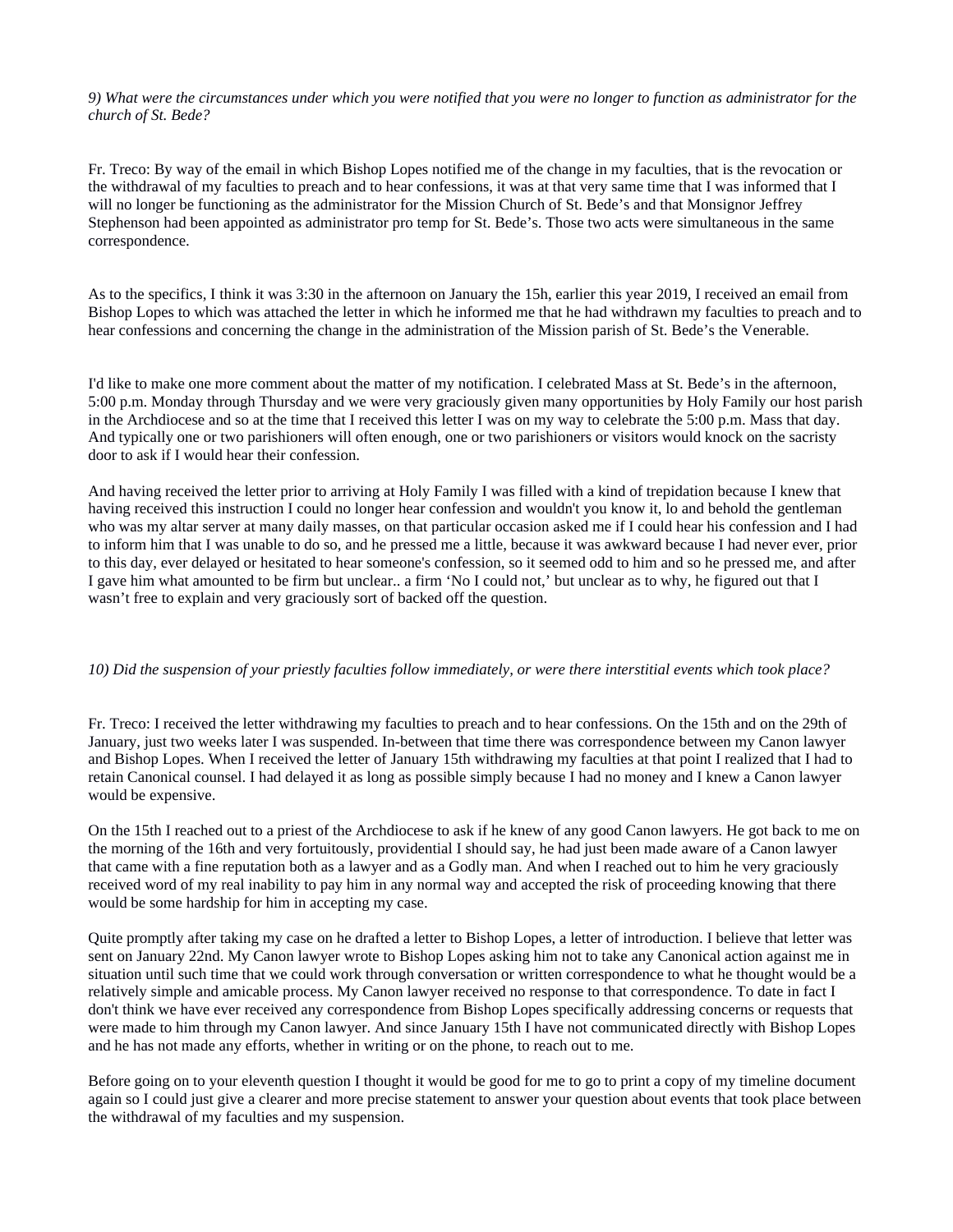On December 11th I was called to the Houston on the 12th and 13th for two conversations at the chancery. That was followed by a letter that I sent to Bishop Lopes on the 18th of December that contained a personal Profession of Faith document, something that I composed. It was largely the Oath Against Modernism plus an explicit affirmation of my acceptance of the legitimacy of all of the conciliar Papacies. And also the validity and legitimacy of the Second Vatican Council. That was followed by a letter that stated December 20th but that I did not receive until December 24th, and in that letter Bishop Lopes notes the 'inadequacies' of my Profession of Faith, as he called them and [Bishop Lopes] then imposed a series of of obligations upon me, one of which included the resigning of a Profession of Faith or the fidelity that all priests are required to sign and have witnessed prior to their ordination. December 24th puts us just the day before Christmas and so there was no consultation, no opportunity for me to share what was going on with any of my brother priests of the Archdiocese, even the pastor of Holy Family. So when the deadline that Bishop Lopes had imposed in that December 20th letter of January 6 arrived I had not been able to meet with anyone even though I had sought to. So I requested an extension. I had thought that I had sent that email on the 6th but there was a glitch in my email client and so I woke up on the morning of the 7th which was a few hours past the deadline, requesting an extension. Bishop Lopes responded in the same day granting me an extension of approximately six days.

So on Sunday December 13th I then sent him a letter in which I included the signed and witnessed Profession of Faith. The withdrawal of the faculties letter came on the 15th and I retained Canonical counsel on the 16th and the Archdiocese of St. Paul in Minneapolis, following the lead of Bishop Lopes, withdrew all of my faculties, whereas Bishop Lopes had only removed the faculty to preach and to hear confessions. On the 17th I received the letter. But by the kindness of the Bishop I was able to complete the following weekend's Mass assignments that I had in the archdiocese so it wouldn't be inconvenient to the two elderly communities that I served and a parish that had invited me to celebrate Mass.

On Tuesday, January 22nd I then wrote Bishop Lopes a letter affirming that I would be willing to recant anything that I said in my homily and I asking him to please identify for me those specific statements in my homily that were contrary to the Catholic Faith. Then on Thursday Bishop sent me an email that can be, I believe, properly characterized as condescending and insulting, saying my letters.. January 22nd I'd sent him two [letters], one for the priests of the Ordinariate and one to himself as he requested, and he expressed his being astounded by the ignorance or the depth of manipulation that my letters evidenced. And he made the claim that for six weeks he had been doing just what I had asked him to. If that were the case it would have been easy enough for him to simply restate those things but that was not in fact the case and I still remain unclear as to exactly what particular statements I had made in my homily that were contrary to Catholic faith. After that email the next correspondence I got was the letter and the decree of suspension on January 29.

*11) What justification was given for your removal? Were any specific violations of Canon Law mentioned? Any publicly uttered heresies on your part? Accusations of instances where you had taught or preached something in contradiction to the established Dogmas of the Catholic Faith?*

Fr. Treco: There are several assertions that Bishop Lopes made in either the letter or the decree. The first assertion that he made is that I asserted that the Council itself was a departure from Catholic Tradition and that the Council was devoid of Magisterial weight. The simple answer is I never made either of those statements. The second assertion that Bishop Lopes makes against me is that I asserted that popes Paul VI, John Paul the Second and Benedict the XVI set aside the mandate given to them by Our Lord Jesus Christ, so that the Popes therefore do not exercised legitimate authority in the Church. He completed the thought of somebody, but not me, with that second half and the timeline document makes it clear what I said and what he added. The third assertion that he makes in the letter or in the decree is that I urged the faithful by extension to treat as suspect the Ordinary and Universal Magisterium of the Church after 1963, or that I incited animosity toward the Apostolic See.

I never called the either the faithful of St. Bede's or anyone who would hear my homily as provided on The Remnant's YouTube channel, any such encouragement to hold in suspect the Ordinary and Universal Magisterium of the Church after 1963.

The fourth assertion that was made is that in publishing my homily on a Web site known for 'extreme views' and the fact that my homily retrieved so much attention in digital and social media made it superfluous for any penal investigation to prove its veracity. That's quite an assertion. Again, it is unmerited. First of all The Remnant is not known for extreme views, unless you consider Catholic orthodoxy extreme. And I really had no idea of the reach of that my homily had gained, but even so if those two facts were true it still did not absolve the Bishop of the responsibility of proving his case.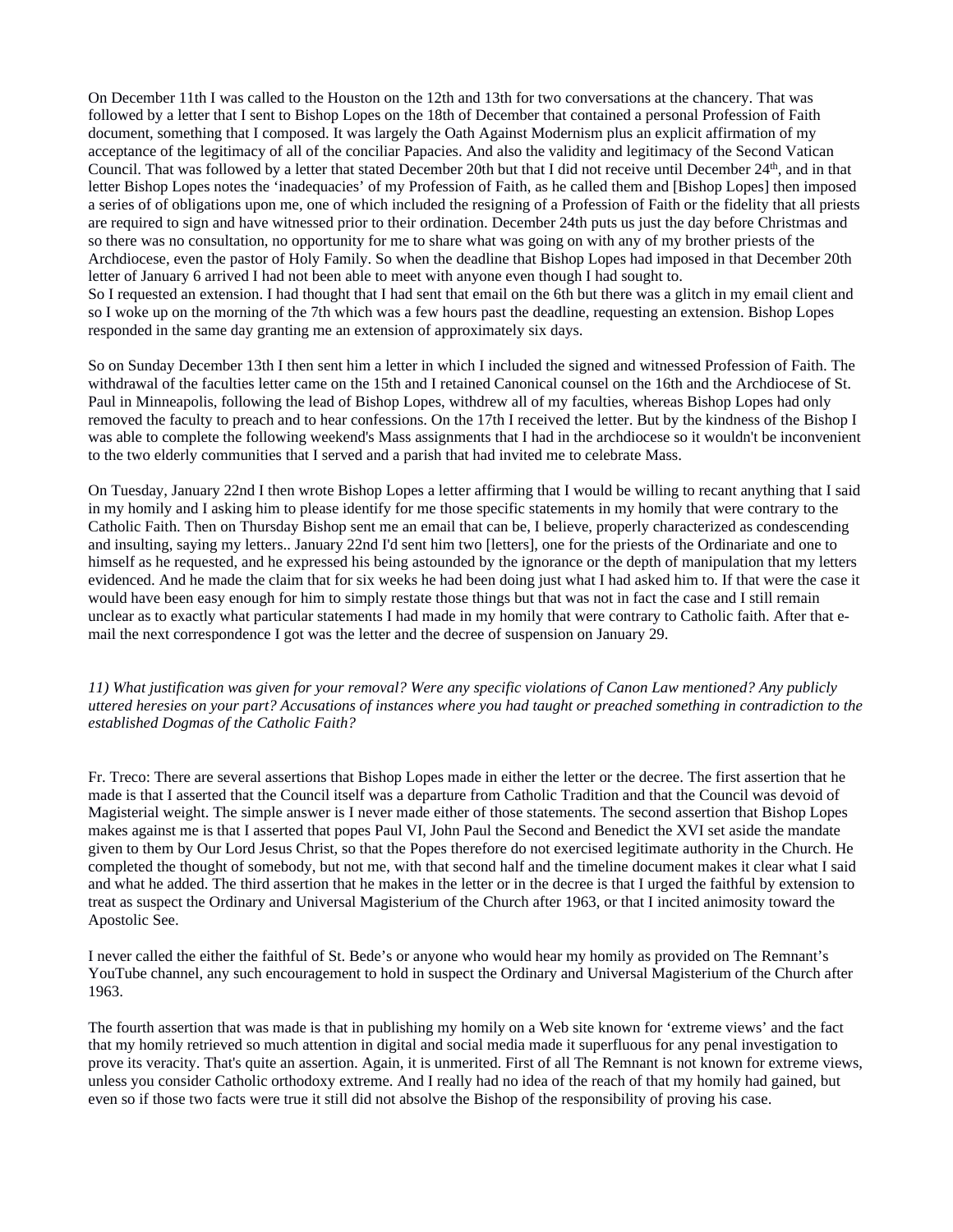The fifth assertion that he made is that I said that the council taught errors and departed from the true Catholic Faith and that I refused to reaffirm the Profession of Faith made prior to my ordination. Those two facts are just plainly false. The sixth assertion that Bishop Lopes makes against me is that my refusal to retract the erroneous propositions of my homily indicates that I continue to hold schismatic positions contrary to the Catholic faith. Since this is contained in the decree that was received after I pleaded with him to provide me with the specific statements that were contrary to Catholic faith.

This sixth assertion is again without merit. The final assertion that Bishop Lopes makes is that he officially warned me that the censure of suspension would be imposed if I did not publicly recant my erroneous doctrinal positions and return to communion with the Roman Catholic Church by the  $28<sup>th</sup>$  of January, 2019. My only response to this is.. I will read this one:

I, Vaughn Andrew Treco, ordained to the Eternal Priesthood of Jesus Christ on May the 3rd, 2015 by the Most Reverend Andrew Cousins Auxiliary Bishop of the Archdiocese of St. Paul Minneapolis, do affirm that Bishop Lopes communicated much the same to me in his letter dated January  $21^{st}$  2019. But I note for the record here that the language and perhaps phrases that Bishop Lopes used in that letter are dissimilar to those which he used in his decree of suspension and therefore may not necessarily have conveyed the same thoughts.

In other words I'm saying Bishop Lopes was again being either evasive or unclear. So that's that's the ground upon which I was suspended.

*12) Father, it pains me greatly that this question even needs to be asked, but several outlets have reported that you were formally excommunicated on April 1, 2019. Can you either confirm or refute this? If this unthinkable actions has been taken, who has proposed it, and on what grounds have they done so?*

Fr. Treco: By way of this statement I can confirm to you.. And if you believe it's painful for you to ask the question, I pray that you understand that it is even more painful for me to answer the question with regard to whether or not I have been excommunicated. The answer to this question is a simple 'Yes'. On the 30th of March 2019, Bishop Stephen J. Lopes, Bishop of the Personal Ordinariate of the Chair of St. Peter issued a Decree of Excommunication against me for the delict of schism, that is the crime of schism.

It was as unthinkable to me as it is to you. Although I must tell you from the first conversation with my Canon lawyer I said to him, 'Bishop Lopes is going to excommunicate me.' My Canon lawyer could not believe that was even a remotely possible outcome, but I had watched the escalation from the first correspondence, the e-mail from the Vicar General, until the day that I retained my Canon lawyer, and each correspondence seemed to escalate. So I didn't see, humanly speaking, where there was any grounds to expect reasonably any other outcome but excommunication.

Although the decree of excommunication was issued on March  $30<sup>th</sup>$ , it appears that I was not intended to receive notification of my excommunication until several days later. I actually received the copy of the letter and the Decree of Excommunication the following Friday, I think that's April 5th. My Canon lawyer received a copy of it the evening of April 4<sup>th</sup>. So that's four days later for him and then five days later for me. For me however it appears that the whoever runs the emails or sends out the emails to the Ordinariate priests inadvertently failed to delete my name from the list of priests who were to receive the notification of my excommunication. So I actually was notified by way of an email that was sent out at 3:30a.m. on the first Monday of April. So I got wind that I had been excommunicated four days before I received the actual letter and Decree of Excommunication.

*13) Father, what can you tell us about any recourse you have in pursuing justice in this situation?*

Fr. Treco: I have had the good fortune of wonderful Canonical counsel and superlative brother priestly council throughout this process. Mr. Robert Flummerfelt, ESQ, my Canon lawyer, has proven himself to be a man of tremendous capacity and acumen. An honest man and a Godly man. Profoundly empathetic to my situation, and ready to pursue whatever courses of justice are permitted to me under Canon Law.

Mr. Flummerfelt began to act immediately in fact even before I was able to secure his retainer he was providing me with quite specific and direct Canonical counsel about meetings I was to have, specifically a meeting I was to have with Bishop Andrew Cousins, the Auxiliary of the Archdiocese of St. Paul and Minneapolis on April 17th, in which I received the letter withdrawing my faculties.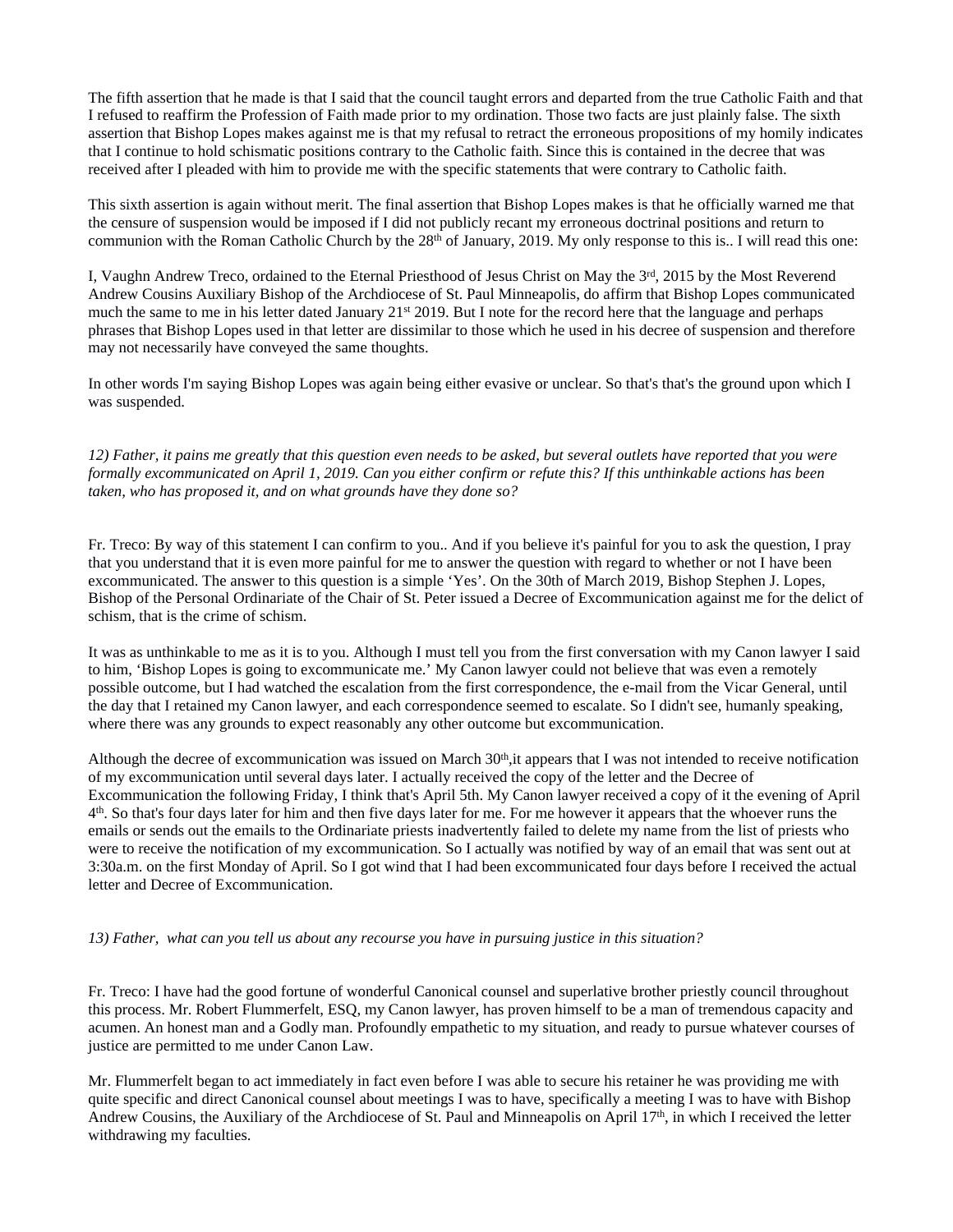But you ask about any recourse that I have in pursuing justice. The first thing, before we got to any decrees being issued against me, my Canon lawyer first issued, you might call it a primary defense letter to Bishop Lopes and Bishop Lopes would have received that letter I believe around the 22nd of January. That letter was not answered. But it provided sufficient grounds for, one might say a reasonable hesitation on the part of anyone who is accusing me of the things I was being accused of. Mr. Flummerfelt then, after I received the decree of suspension, responded within the Canonically required time frame, in answer to it, issuing a remonstratio to Bishop Lopes on Thursday February 7<sup>th</sup>.

On Friday the 12th he sent the appeal to the Congregation for the Doctrine of the Faith by way of the Papal Nuncio for the United States of America. Unlike the case with Bishop Lopes we actually received the confirmation of receipt from the Apostolic Nuncio on Tuesday April 16th indicating that he had received the appeal against the decree and had forwarded it on to the Cardinal Archbishop Ladaria Ferrer, Prefect for the Congregation for the Doctrine of the Faith.

After the Canonical time had elapsed that was required for us to give Bishop Lopes an opportunity to respond to the remonstratio- we received no response to that, either -we then submitted what is called a Petition for Hierarchical Recourse against the Decree of Excommunication. This was dispatched to the Prefect for the Congregation for the Doctrine of Faith as well and it was sent on Tuesday May 21st.

It's important to note something that I became aware of later. Apparently when a petition for hierarchical recourse is made all of the penalties of the decree that is being appealed against are suspended under Canon Law. So with that word I have been able to return to the sacraments. I became aware of the decree on April 1st. Until the day that I became aware of the Canonical provision of this suspension of the penalties I did not approach the Sacraments of the Church.

To summarize; My Canonical counsel has pursued all available canonical recourse and he has done it adroitly, promptly and we have simply not heard anything from Bishop Lopes throughout this period. But, the time frame in which a petition for hierarchical recourse gets a response from the Congregation for the Doctrine of the Faith could be anywhere from a year to many years, or several years. And so in a sense what we have to do now is simply wait. But we are continuing our pursuit and we will continue this pursuit and exhaust every means available to us to secure justice for me under natural and ecclesiastical law.

And so now we pray. And so when people ask me what my need is I always say my chief need is prayer. It was particularly important, I mean it remains important, but it was particularly important during that time when I was not permitted access to the Sacraments. If any Catholic who understands the vital role of the Sacraments play in the sustaining of the State of Grace, life in the soul, it was a terrible burden. And so it was good to have so many people praying for me and also letting me know that they were praying for me. Because you can assume that people who love you will pray for you, but there's been a tremendous outpouring of spiritual affection and commitment to prayer on my behalf and I believe that in the persistence and the growth of holiness that suffering can become the occasion of was aided significantly by the prayers of the faithful on my behalf and I am profoundly grateful for them. Those prayers already offered and those prayers offered even now.

*14) Do you think there is any pulpit today in the Catholic Church in America, from which the homilies of an Archbishop Fulton Sheen, or a Monsignor Ronald Knox, or a Cardinal John Henry Newman, or a St. John Marie Vianney would be*  welcomed? Or has much of the post-conciliar Church in America simply become hostile, from the head down, to the *promulgation of tradition unfiltered?*

Fr. Treco: You know, priests can get tempted to think that they're alone. We are told the stories of the prophets, some of whom thought they were alone and God had to remind them that they were not alone, that there was a remnant of the faithful about them even though they could not see them or were not aware of them. So I steadfastly resist the thought that there is no pulpit other than Saint Bede's, where I was that the sermons of Archbishop Fulton Sheen and the others you mentioned would be heard in their fullness. Certainly I believe that there are pulpits. Are there many? I do not know how many. Who knows?

I know some priests record their homilies and on certain YouTube channels their broadcast without naming the priests' names, and I myself have been encouraged by these homilies and without prejudice because they didn't put their names to it either. Do I believe? Certainly. Do I wish those would increase? Yes. And it is my prayer that whatever ordeal I am asked to undergo by the Triune God in my own particular situation however this pans out, that many more priests will do it. I mean our very salvation depends on it. 'Woe to me if I do not preach the Gospel,' the Apostle says[1 Corinthians 9:16]. If it's woe to St. Paul, oh my gracious, how much more woe is it to us if we would not do it?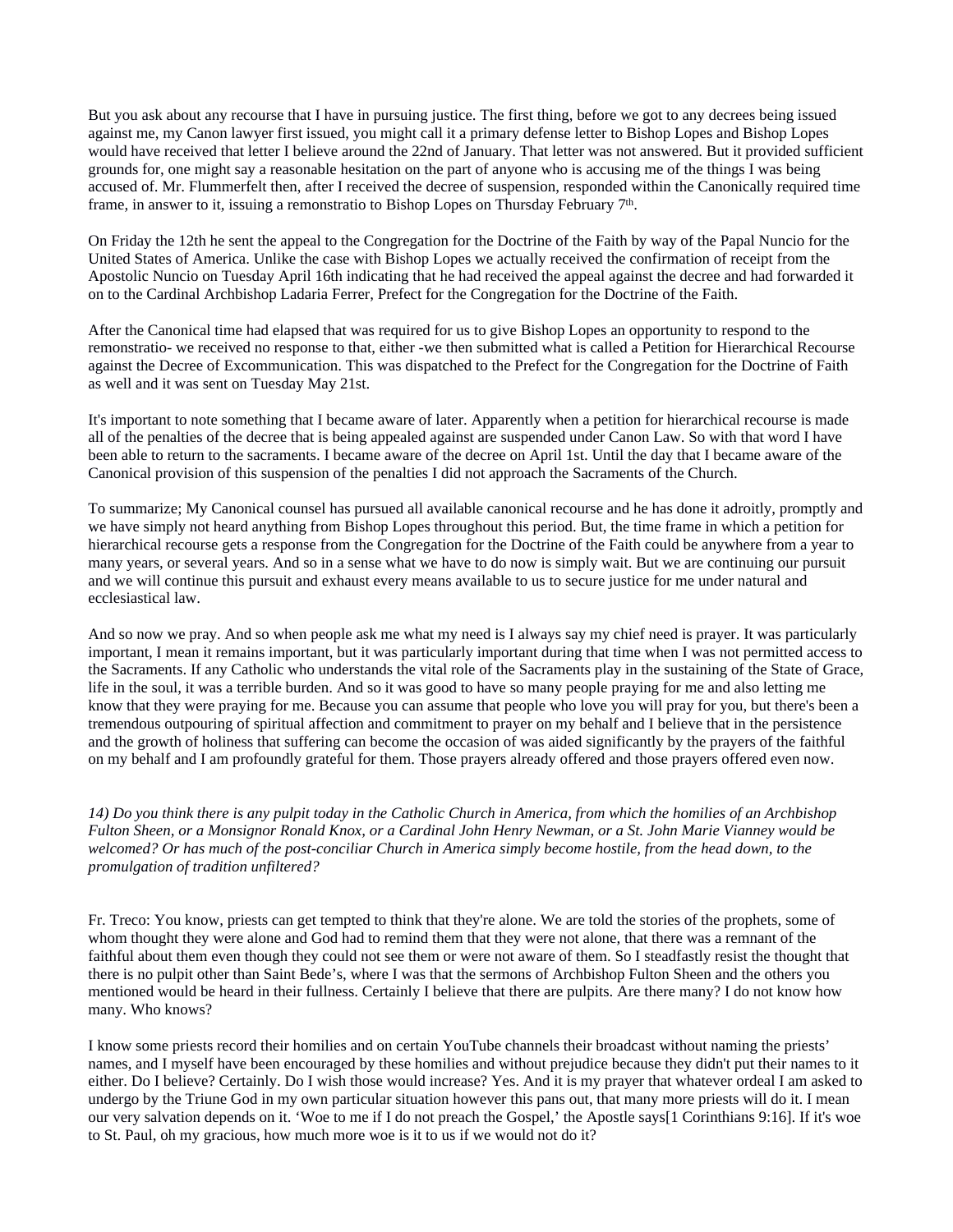So yes, I believe that there are pulpits in the Catholic Church in America where the homilies of Archbishop Fulton Sheen or Monsignor Ronald Knox or Cardinal John Henry Newman or Saint John Vianney would be quite welcome. In fact I would say the people of God are starving for that type of clear and forthright exposition of the Catholic religion. And I think priest would be surprised if they did it. Some would be run out of town for sure and others not just by the lay people who attend Mass but by their Bishop. But so be it. So be it.

It is certainly the case that much of the Catholic Church in America from head down has become hostile to the faithful, unfiltered proclamation of the Catholic Tradition. That is clear. But that's simply the occasion in which particular priests live. This is the hour. This is the time in which God has called me to serve him as a priest, and every other priest who currently serves the Catholic Church. This is the time that He has called us to. No matter how dark the time is we are not given an excuse to do anything less than to proclaim the Gospel, proclaim the fullness, unfiltered Catholic Faith, to those under our charge or to any who would hear us. That is one of our fundamental obligations. We are to confect the Sacraments and distribute the Grace of God by that miraculous act that is affected by God's power in us, but simultaneously we are called to faithfully teach the Catholic religion. If we do not teach it we will be held accountable and some of us, many of us, will lose our souls forever.

So I believe the number of pulpits in the Catholic Church in the United States of America where unfiltered Tradition is being taught is increasing. And if that is so I think it will provoke increasing hostility from those who have departed from the faith but yet retain the office of the Priesthood, or the Episcopate.

In my own experience and my own efforts to preach or proclaimed the Catholic Tradition unfiltered I have actually given homilies that were essentially recitals of the homilies of some of the men that you mentioned, or of some of the Saints. And I've been struck by how profoundly welcomed those homilies have been. They are a shock to many Catholic ears today. But it's a kind of shock therapy that has a cathartic, spiritual healing effect. And it is more, in my experience, welcomed than not.

*15) During your time spent pastorally caring for your flock, and in interactions with the faithful in general, do you find that this antipathy to the idea of unfiltered truth is a reflection of their needs, or an undermining of it?*

Fr. Treco: From my experience, since being ordained to the Catholic priesthood and attempting to preach the Catholic Faith with increasing fidelity as I grew in my own understanding of the Catholic Tradition, and that occurred after my ordination at a more accelerated pace than even before it. I have come to an increasingly firm conviction that the state of the lay faithful is a reflection not of where they wish to be, but of where they have been led. So any antipathy that I encountered in them in response to hearing the unfiltered tradition, I've always assumed that that was because of prior formation. I came to assume this or recognize this because I would say things and people would be shocked and then they would say, 'Well how could you say that?' and I'd say it's the Catholic Faith. And I am obligated, for the good of my own soul and the good of your souls, to tell you the truth. The truth that has been revealed by Jesus Christ and entrusted to His Holy Church.

Given the current state of the lay faithful in the Catholic Church and the current cowardice, apparent cowardice of many Catholic priests- even good ones -to proclaim with clarity and conciseness that doctrine of Christ. I think that is why we are where we are. If priests proclaimed, in an unfiltered manner, in a clear, unambiguous manner, the truths of the Faith it would do what the Apostle says. The demise of faith, the loss of faith, the cowardly, quasi embrace of the Faith, is a product of the failure of priests to do what the Apostle says will generate faith. 'Faith cometh by hearing, and hearing the Word of God.' [Romans 10:17]

How can they believe without a preacher? We should not be surprised that so many no longer believe. Because so few priests preach the unfiltered Catholic Tradition.

*16) Finally Father, nearly everyone who I have spoken to about this interview has requested that I ask one thing of you; namely, for a message of hope. They feel what has been done to you is indicative of the current state of the Church and will only grow worse. Many have recently become aware of the problems which are inherent in, and a result of the fruits of, the Second Vatican Council, and they are not sure where to turn. What can you say to the faithful who feel the barque of Peter has been violently tossed about by the storm, and that they have found themselves washed overboard?*